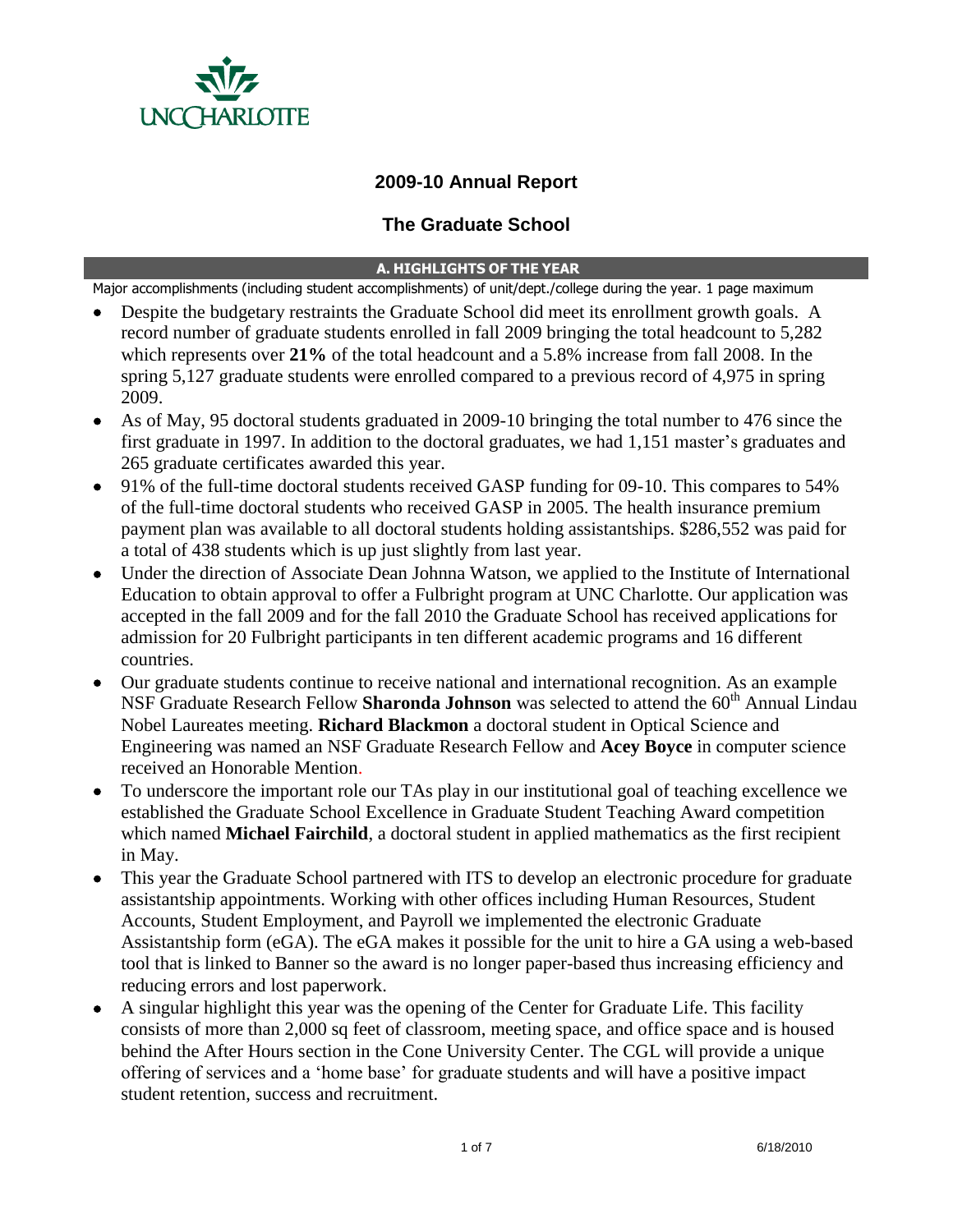

 Other examples of Graduate School activities for 2009-10 are shown on the Fact Sheet which is attached to this report.

### **B. EXECUTIVE SUMMARY OF ANNUAL PROGRESS IN ACHIEVING 2005-2010 STRATEGIC PLAN GOALS**

1-3 pages maximum

**1. OVERALL PROGRESS IN ACHIEVING GOALS IN 2005-2010 STRATEGIC PLAN: Briefly** comment on the unit/dept./college's overall progress in achieving goals in the 2005-2010 Strategic Plan.

In spite of a severe economic downturn during the last two years of the 2005-2010 strategic planning period, the Graduate School made excellent progress in achieving the goals described in our strategic plan. Some of the measureable outcomes we have achieved include:

- Graduate enrollment increased in size, quality, and diversity each year of the planning cycle.
- The inventory of new degree programs and graduate certificates increased annually.
- The Graduate Assistant Support Plan was launched which greatly enhanced our ability to attract and support high quality doctoral students.
- Funding in the form of stipends, tuition awards, and health insurance awards increased almost annually.
- New Graduate Fellowships were established.
- The visibility of the quality of our programs and students was raised as evidenced by several students being awarded NSF Graduate Research Fellowships and consecutive invitations to attend the Lindau Nobel Laureates meeting.
- New technological solutions were implemented for a variety of business practices including graduate admissions applications and the processing of graduate assistantships.
- New initiatives to encourage and support graduate student professional development centrally and through the individual academic units were implemented;
- The Center For Graduate Life was founded:
- Graduate education and career preparation of professional master's programs were enhanced;
- Established a new focus to improve the career development and working conditions for postdoctoral scholars.

To further the Graduate School"s mission to serve and support students through recruitment, admissions, matriculated student services, graduation and beyond, an outside consultant, Ms. Lynda Wilhelm from Packard Learning Corporation, was brought in to work with the Graduate School staff in facilitating organizational changes in the office. This work began as the result of a comprehensive communications study commissioned last year with the goal is to improve interactions with our internal and external constituents and to enhance the efficiency and effectiveness of our operations. The Graduate School Task Force for Change, consisting of ten EPA and SPA staff from the Graduate School, was formed in March 2009, met throughout that spring, and made its recommendations to the Dean in July 2009. The work was complicated however by the state mandated budget cuts to the University. The goal during the budget cutback was to incorporate many of the suggestions provided by the Task Force for Change while maintaining sufficient resources to operate during a projected two-year economic downturn; however, to meet the Graduate School"s budget reduction target required cutbacks in student support funding, operating budgets and the elimination of filled and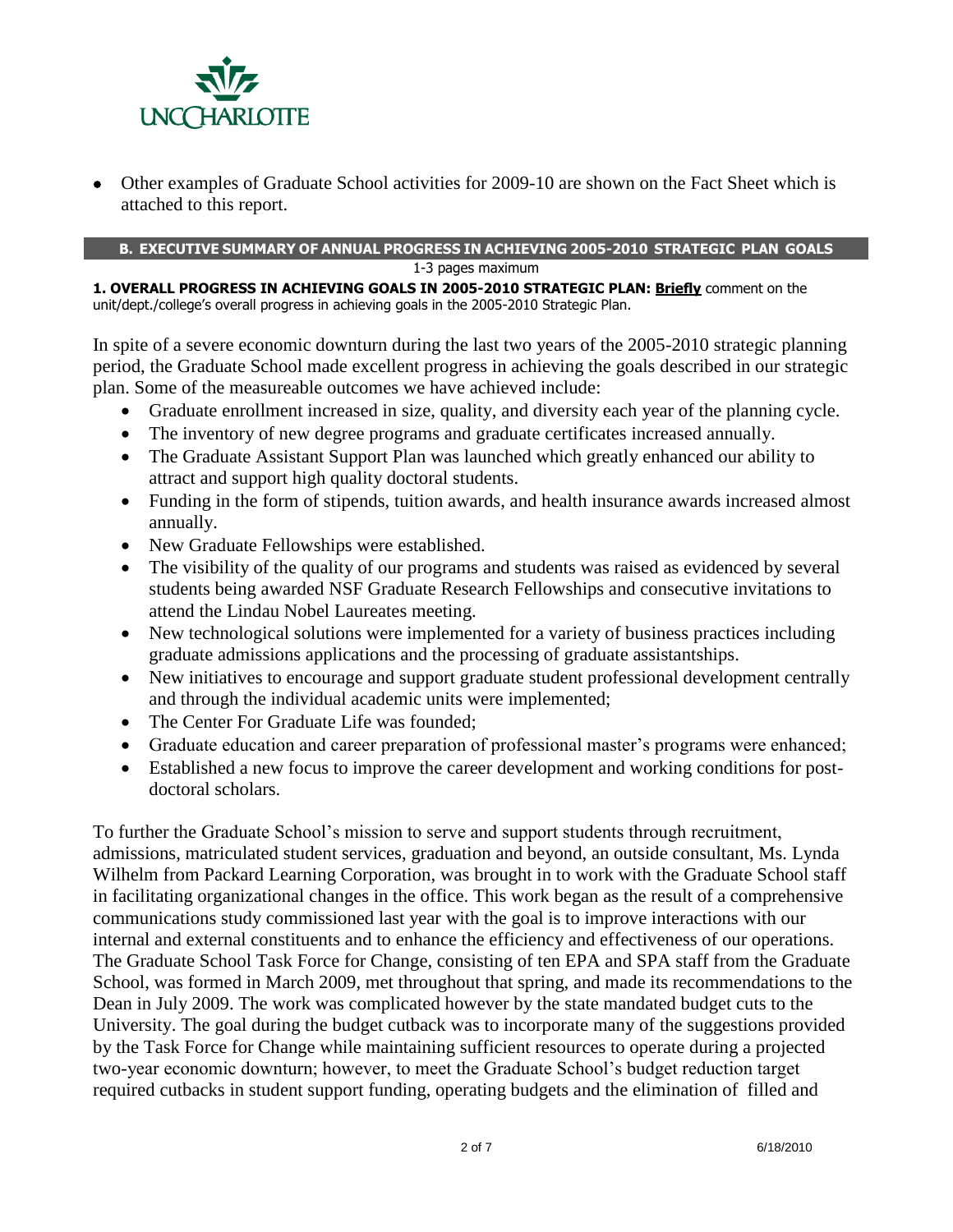

unfilled positions. One of the major structural changes implemented was to merge graduate and undergraduate international admissions and domestic graduate admissions into a single office of Graduate Admissions and Enrollment Management. This office is directed by Associate Dean Johnna Watson.

Effective July 1, 2010, Senior Associate Dean Kent Curran, will return to the faculty of the Department of Management in the Belk College of Business. Dr. Curran"s area of responsibilities was subsumed into a new office of Graduate Academic Affairs led by Associate Dean Susan Sell who also assumed the title of Senior Associate Dean of the Graduate School. Assistant Dean Katherine Hall-Hertel will continue to supervise the office of Graduate Student Affairs and take on new responsibilities as the director of the Center for Graduate Life.

While some of these changes were difficult to make, it was necessary to redistribute staff resources and projects to reflect our changing organization, diversity of projects, and new economic reality. The new structure will reduce duplication of effort, increase efficiency, develop processes that are scalable and lower walls within the office so staff see themselves as a team

**2. MAJOR NEW ACTION STEPS PLANNED (IF ANY) TO ACHIEVE GOALS IN 2005-2010 STRATEGIC PLAN:**  Describe major new action steps planned (if any) to achieve goals in the 2005-2010 Strategic Plan. Do not include QEP plans in this section. (Note: this section was included in the event that major new action steps became necessary after the 2005-2010 Strategic Plan was finalized. For most units/depts./colleges, this section will be blank.)

**3. OUALITY ENHANCEMENT PLAN:** Develop a Quality Enhancement Plan (OEP) for the coming academic year that identifies a major issue in the unit/dept./college or that is critical to enhancing student learning and/or educational quality. The QEP should identify the issue the unit/dept./college plans to address, the action steps the unit/dept./college will take, and the effectiveness measures that will be used to assess the success of the QEP.

Supporting Growth While Enhancing Quality and Competitiveness.

Two years ago the Graduate School developed a Quality Enhancement Plan using two action themes to guide our efforts to improve graduate education**: (1) attracting quality students** and **(2) enriching the academic environment**. We continued to follow these objectives and ultimately used the QEP as the foundation of our discussions for the new 2010-15 strategic plan. While **attracting quality graduate students,** we recognize the complex interplay between the quality of students and the size of enrollment. To educate graduate students for the future, the essential ingredient must be quality in all aspects of graduate education. The University must seek the "right-size" in the numbers of undergraduates, graduate students, and faculty and then focus on recruiting high quality graduate students.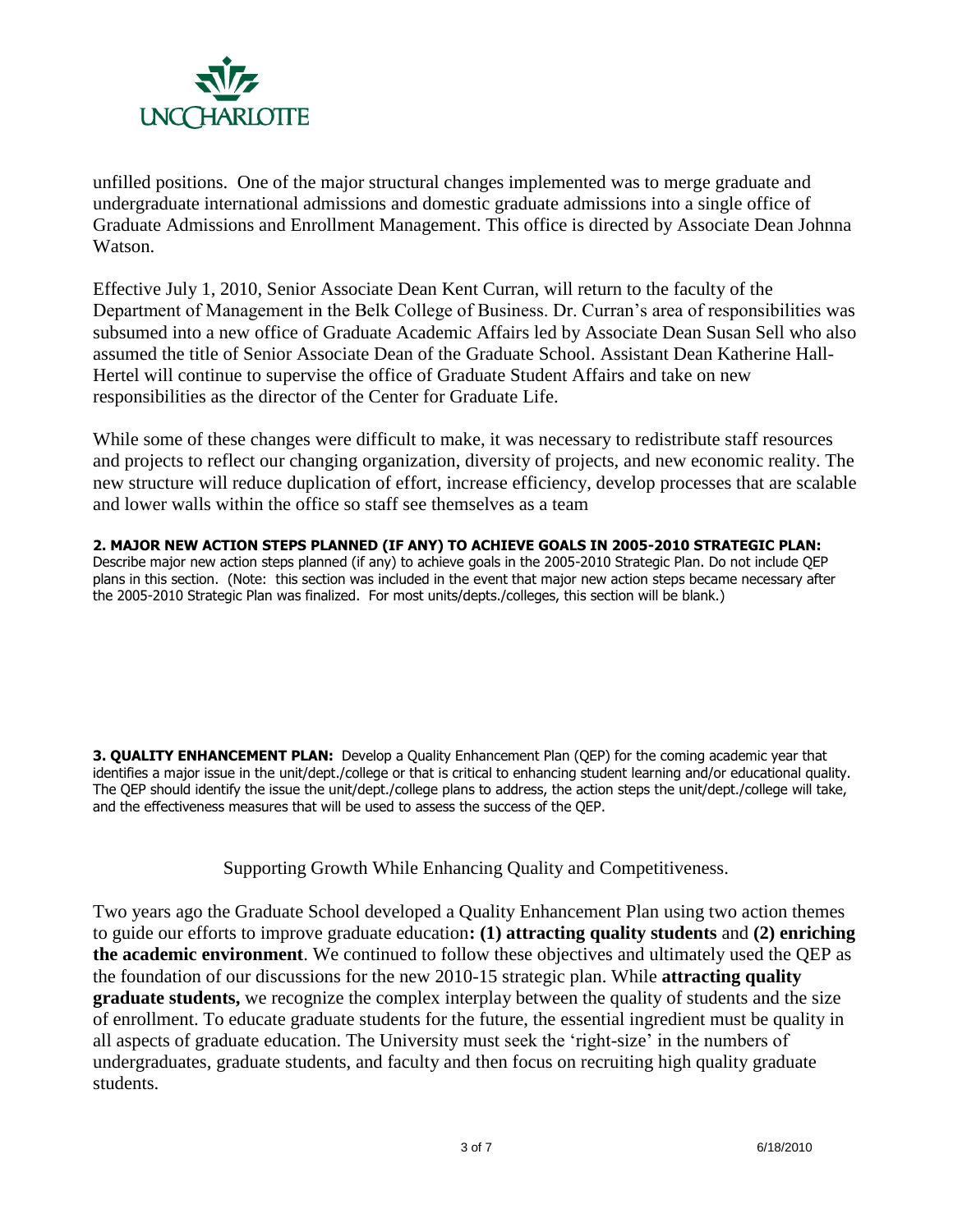

Plans for **enriching the academic environment** are based on the belief that the success of graduate students during their studies and following graduation is often directly related to the overall academic environment of their graduate school experience. In order to allow graduate students to take full advantage of opportunities to use their expertise to make a meaningful and lasting difference in their discipline and the community, our QEP included a call to establish the Center for Graduate Life where support services that contribute to the development of community for graduate students will be offered. We are pleased to acknowledge the opening of the CGL in May 2010 and look forward to using it as a focus to help graduate students succeed by fostering cross-disciplinary education, examining and removing barriers to students' timely completion of degree programs, promoting graduate students" efforts to disseminate their research, encouraging graduate student participation in the intellectual life on campus, and preparing graduate students to teach and communicate in a variety of venues. Additionally, to enrich the academic environment, the Graduate School strives to reduce bureaucratic barriers and improve operational transparency through such actions as streamlining application and enrollment processes, graduate student funding procedures, graduation clearance, and improving access to financial and human resources. This **enrichment of the academic environment** firmly supports **attracting quality graduate students** by creating a sense among prospective graduate students that at UNC Charlotte they are important, valued, and that this is their academic and professional home.

The strategies to meet the objectives of our QEP align with the goals detailed in the new Graduate School 2010-15 Strategic Plan. We view our Strategic Plan and QEP as catalysts for change and believe it is integral to achieving the University's agenda to become a major research University. But, our actions and assessments will not happen without human and financial resources. Therefore, our plans include structures and mechanisms for monitoring and ensuring the continued development and implementation of our objectives. The primary responsibility for oversight resides with the Graduate School working jointly with the Office of Academic Affairs, the Office of Research Services, Student Affairs and the Academic Colleges.

### **C. ANNUAL EVALUATIONS BY UNIT:**

Briefly describe any annual evaluations conducted by units/depts./colleges to assess outcomes that are not included in the unit/dept./college's 2005-2010 Strategic Plan (.e.g., scholarly productivity.) 1 page maximum

### **Graduate Student Needs Assessment**

The graduate student Needs Assessment was conducted in October and November. This on-line survey was restructured to capture feedback about how important versus how competent a student was within a certain domain. The survey had an 11.1% response rate, and 50% were first year students. The results showed that graduate students are largely satisfied with their programs. Some areas for improvement included funding, development of soft skills, and strengthening of the campus community.

#### **Graduate Assistantship Renewals**

In 2009-10 \$517,500 was up for renewal in four doctoral programs and five master's degrees. Each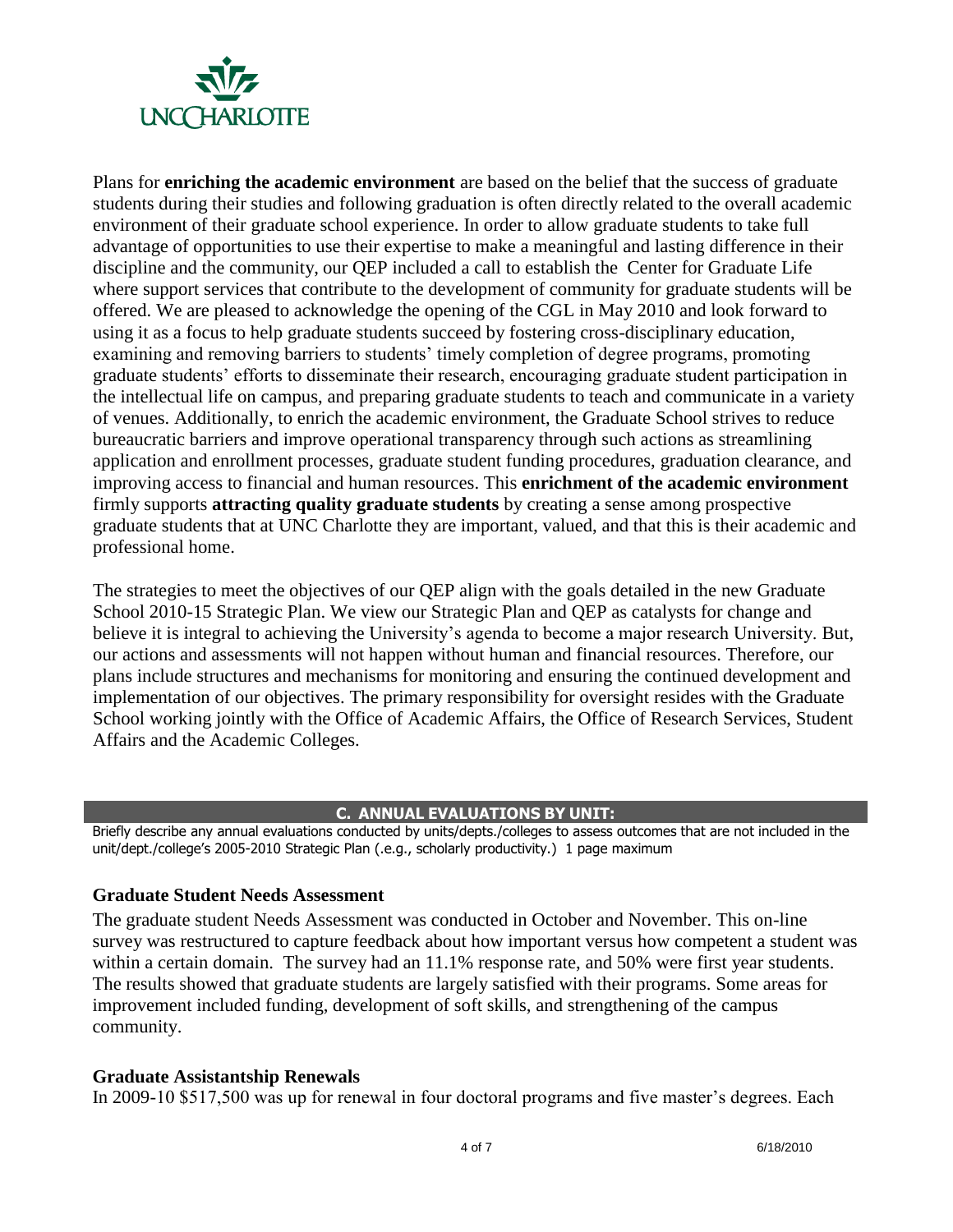

program was invited to apply for renewal of this funding and asked to respond to the following:

- 1. The number of students supported during the three year allocation and the amount of funding provided to each student
- 2. How graduate assistantships were assigned.
- 3. How the assistantships contributed to the degree program.
- 4. How the assistantship assignments contributed to the professional development of the students.
- 5. The impact of the funding on the quality of the program.
- 6. How the program was able to leverage these funds to increase the financial support of their students.

Below are examples of the evaluations that are conducted on a routine basis:

- Graduate Application statistics (weekly)
- International Undergraduate Application statistics (weekly)
- Graduate Enrollment reports (monthly, bi-weekly)
- International Undergraduate Enrollment reports (monthly, bi-weekly)
- Graduate retention/attrition reports (bi-annually)
- Graduate Applicant survey
- Application for Degree (bi-annually)
- Graduate Student Needs Assessment Survey (annual)
- Post-doctoral Fellow Needs Assessment Survey (annual)
- Graduate Exit Survey (3 times per year)
- Data Integrity survey (reports are run 1-3 time weekly)
- Graduate Certificate Program review (five-year cycle)
- Graduate Faculty review (three to five year cycle)
- Graduate Faculty criteria review
- Graduate Assistantship allocation review (three-year cycle)
- New Graduate Student Orientation survey (bi-annually)
- Graduate Student Professional Development program surveys
- CGS/GRE Survey of Graduate Enrollment and Degrees (annually)
- CGS Survey of International Applications/Admits/Enrolled Students (three times per year)
- Survey of Earned Doctorates (annually)

## **D. EXAMPLES OF DATA-BASED IMPROVEMENTS DURING THE YEAR**

Describe 3 examples of how the unit/dept./college or division has used assessment data for the purpose of improvement during the year.

1. As a result of our strategic planning process the Graduate School developed and defined core competencies all graduate students should attain before graduating with a degree from UNC Charlotte. These competencies will be used to develop outcome measures for the professional development offered through the Graduate School. The competencies are in the areas of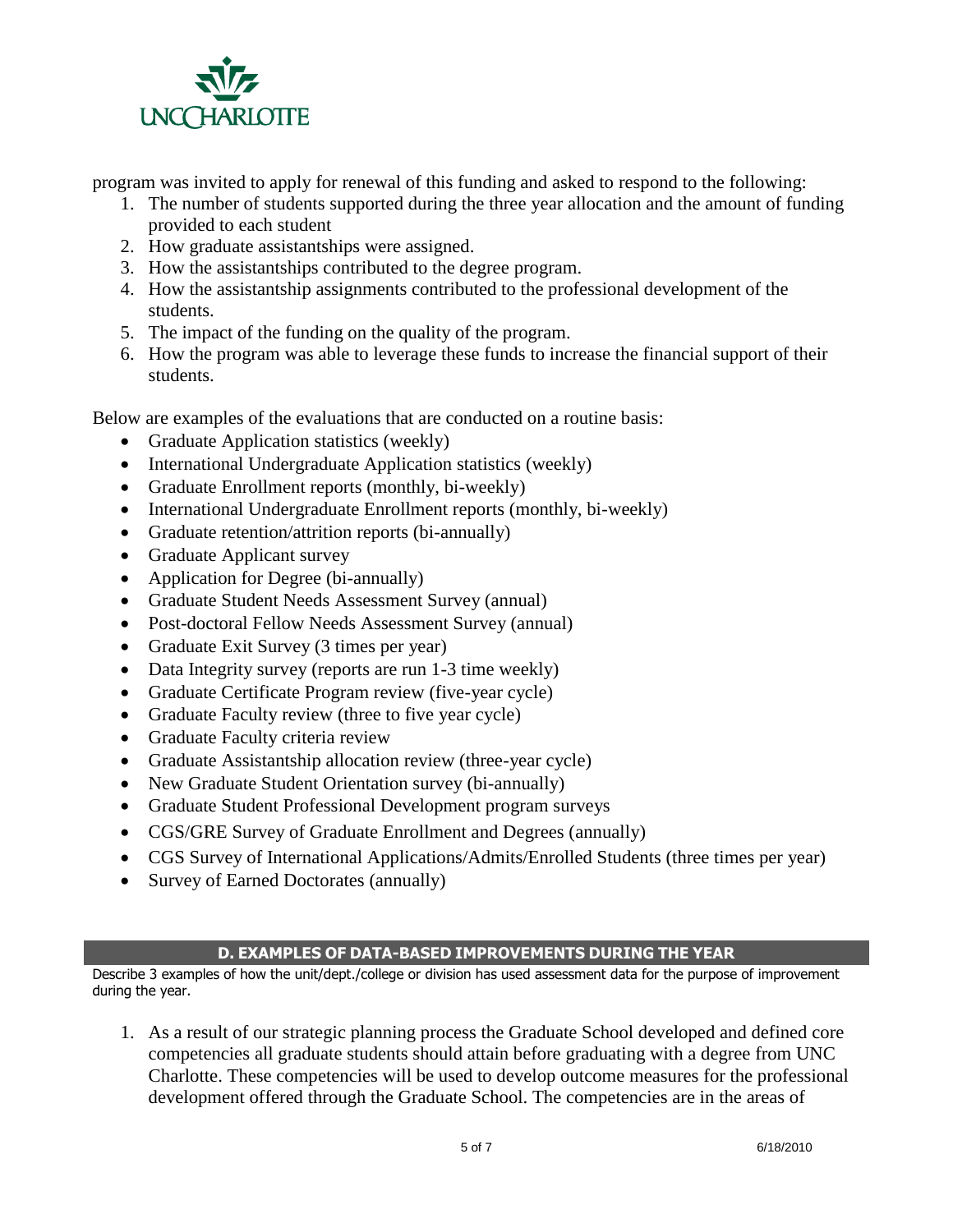

Communication, Leadership, Teaching and Instruction, Personal and Professional Responsibility, and Research and Scholarly Inquiry. The UNC Charlotte Graduate Council considered the competencies and approved a motion to endorse them at the March 2010 meeting.

- 2. Utilizing data obtained from graduate application statistics, enrollment reports and feedback provided by the Graduate Enrollment Management Working Group the Graduate Educational Opportunities (GEO) committee was established under the leadership of Associate Dean Johnna Watson and Assistant Dean Katherine Hall-Hertel. The goal of the GEO is to increase the number of underrepresented UNC Charlotte undergraduate students who attend graduate School. Partially funded through the Chancellor's Diversity Challenge grant and the Graduate School, GEO will establish a series of one credit hour courses through University College to serve as means to educate and inform ethnic minority and first generation students about the many opportunities for graduate education. The first course UCOL 3401 Graduate Educational Opportunities will be offered in the fall 2010.
- 3. Graduate Admissions routinely surveys graduate applicants to determine the ease of use of the ApplyYourself application system so that changes/enhancements can be made regularly to optimize the applicant experience. As a result of data obtained in the last application cycle, Director of Admissions Kathy Giddings worked with Brenda Sawyer, Director of the Residency Determination Office, to streamline the residency questions in ApplyYourself so that the information was clearer for applicants. Similarly, in an ongoing effort to reduce telephone and email traffic sent by applicants and increase brand awareness of graduate education at UNC Charlotte, Graduate Admissions sustained and modified the targeted emails (AY "tracks") sent to prospective students, applicants, and individuals offered admission. As of May 11, 2010, 205,697 personalized emails were automatically generated; the open rate for the emails was 41% which is very successful compared to the education industry standard of 15.72% (2008 Email Marketing Metrics by [www.mailermailer.com\)](http://www.mailermailer.com/). Initiatives to increase communication with applicants also included a weekly, individual notification to all applicants whose applications for admission were not complete. Previously, this population was notified at the point of initial processing of the file and then once per month.

#### **E. ASSESSMENT OF EVALUATION METHODS**

Comment on the strengths and weaknesses of unit/dept/college's assessment methods and describe plans (if any) to strengthen outcomes assessment during the coming year.

The Graduate School will continue to work on expanding the successful implementation of the eGA to include tuition awards, grants, and fellowships. However to be effective we must have access to accurate and relevant data. This is particularly true for financial information especially when funding is limited. In administering graduate student support money, the Graduate School office must have a comprehensive picture of the funding available for graduate students. While this has been a chronic issue, I am hopeful that the work being conducted by the Chancellor"s Payments Improvement Committee and the Admissions Business Process Improvement study may improve not only the way we do business on campus but also access to the information we need to do our jobs effectively.